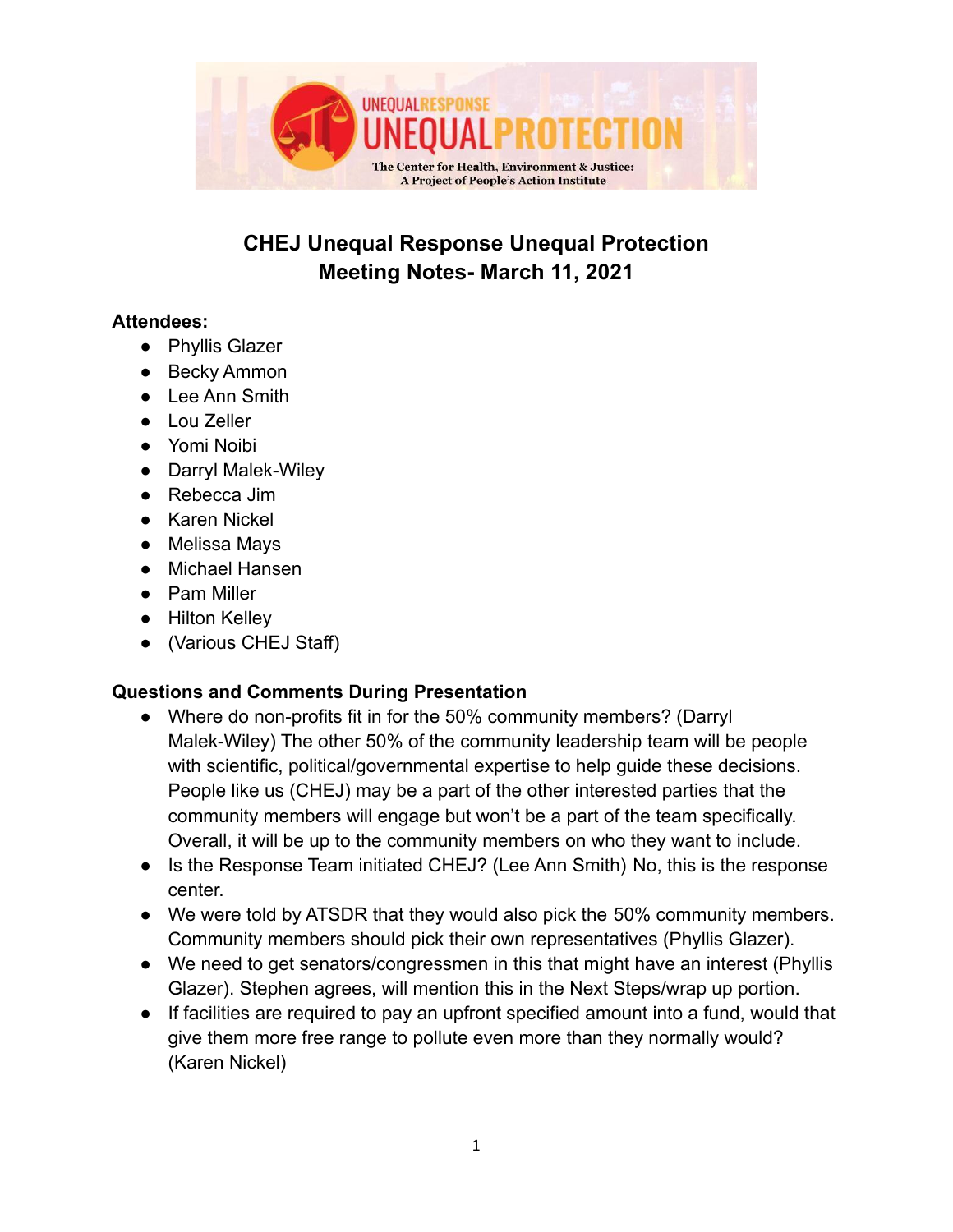● I agree with just about everything everyone has said. My take is that this is good enough for me for now — I'm a big fan of the "building the plan while you fly it" approach to things like this (Michael Hansen).

# Focused Discussion:

# **Funding**

- How are we going to fund this? Would it be through a governmental program? Some of the roles in the process are a lot of work  $\rightarrow$  are like paying jobs. (Lee Ann Smith) It would be a new, independently funded program. Good idea: why isn't there funds paid to the local community organization to pay for the process? We should add something like this to the process.
- When a facility is getting their permits together, they should set aside money for the community (medical care, etc.) in order for them to have their own science advisors. This should not be funded by taxpayers! (Phyllis Glazer)
- We have to prove we have an issue. Need to eliminate the burden on the community members to prove exposure. There should be a fund by the facility to protect the community when they're harmed (Hilton).
- Should have an ongoing revenue source like what Superfund did. Need to make sure that there's some kind of supplemental fund/donation to the families so that they're paid for their time (Darryl Malek-Wiley).
- Community member work should be compensated like professionals. This will value community knowledge on par with any type of academic/technical expertise (Pam).

# **RIsk Assessment**

- Risk assessment doesn't work for communities (Teresa Mills).
- Put together a report about the shortcomings of risk assessment (Phyllis Glazer and Lou Zeller). Stephen agrees, says EPA only looks at risk assessment and doesn't look into realty/real exposures. Phyllis says they're corrupting the young people who learn from them.
- ATSDR's approach is based primarily on risk assessment. It's time to expose this in our own critique (Pam).
- We know the risk assessment won't help us. Government body suppressed local data. I really value the work that's been done already on this document. I feel like possibilities are opening up. We're powerful when we stand together (Rebecca Jim).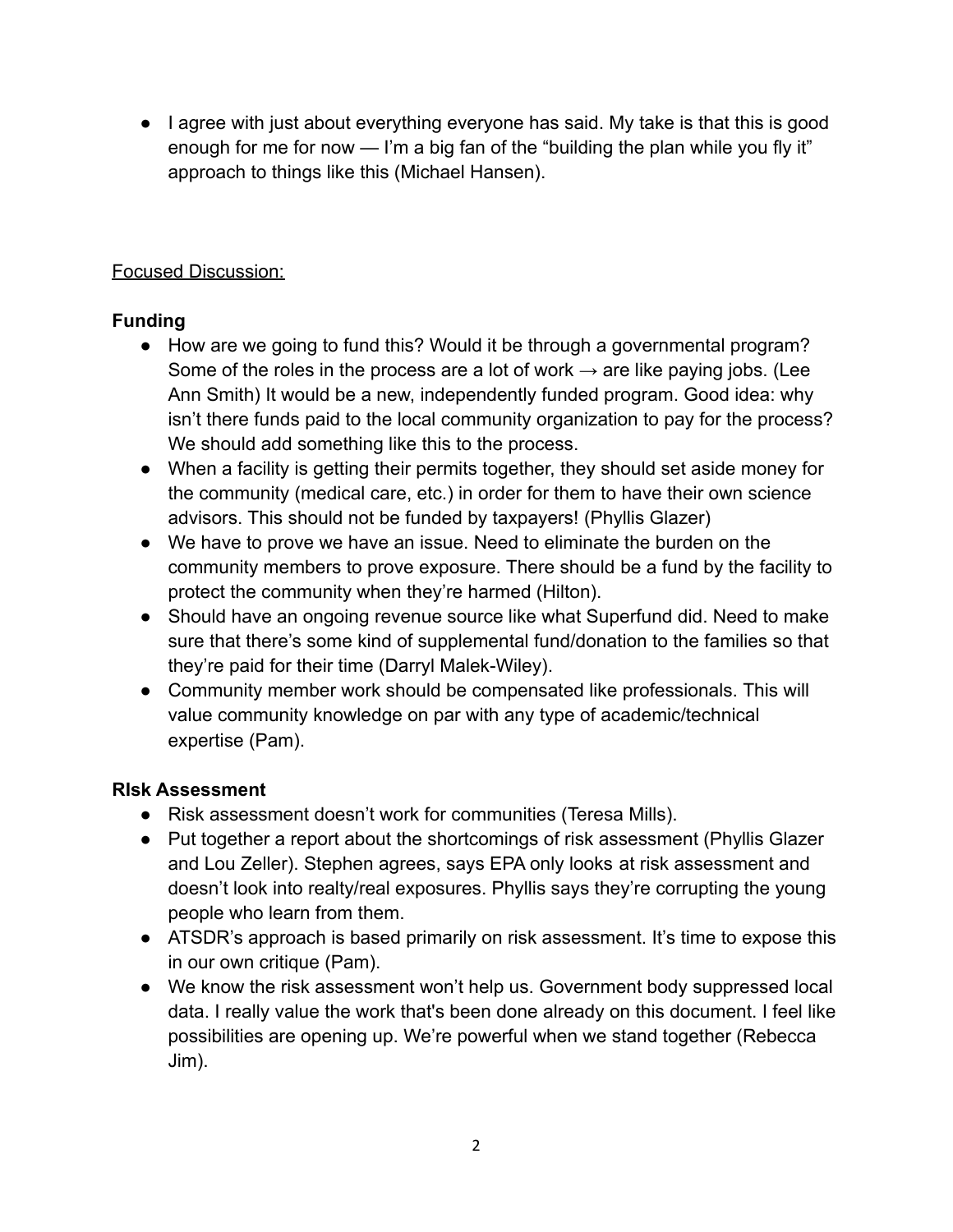#### **External Influence**

- We need to have perimeter air monitoring that cannot be manipulated by the company. It has to be completely out of the company's hands so they cannot alter it in any way (Phyllis Glazer).
- We need to get senators/congressmen in this that might have an interest (Phyllis Glazer). Stephen agrees, will mention this in the Next Steps/wrap up portion
- What mechanisms can we implement to hold agencies accountable? (Pam)
- We need something right from the start (congressmen/senators) who will work with us to establish some protection (Phyllis Glazer).
- One of the thorniest problems: how to prevent this new entity from being coopted/undermined/taken over? Suggestion: no matter where the first project(s) is established, have to and can beforehand have as bulletproof as possible a technical and scientific argument for what's happening. If we have an argument like this, it would prepare and support the community leadership team. Have as much detail as one would want. Our new entity needs to have all the ducks in a row straight in the beginning. If not done yet, should be done right away (Lou Zeller).
- We all want an independent toxic chemical response team so it doesn't become corrupted. In demanding this, it gets government support. Build a legislative demand. Going from this angle, we can do a lot of things. In order to have the power we want, it has to be done from a legislative level. How can the report be translated into a machine that people cannot refuse? (Yomi Noibi)

# **Community Control**

- If they eliminate citizens and tell us that they don't have to tell us why, we could NOT allow that to happen. If they think they can't go forward, they have to tell us why. This has to be in the process (Teresa Mills).
- We should be careful about determining the community group so there aren't fake groups. Also, supplemental environmental projects need to be determined by the community (Teresa Mills).
- Look into who's doing the work on the ground and who's being silent (Hilton).
- Community member work should be compensated like professionals. This will value community knowledge on par with any type of academic/technical expertise (Pam).
- We should have the ability when a facility is in the permit process, before they come in, to have a meeting with the government/community to see what we could be exposed to. We should be able to refuse it from the beginning! Or should have the choice to be bought out at a fair market value (Phyllis Glazer).
	- Not sure if this can be covered separately from a health investigation (Teresa Mills).